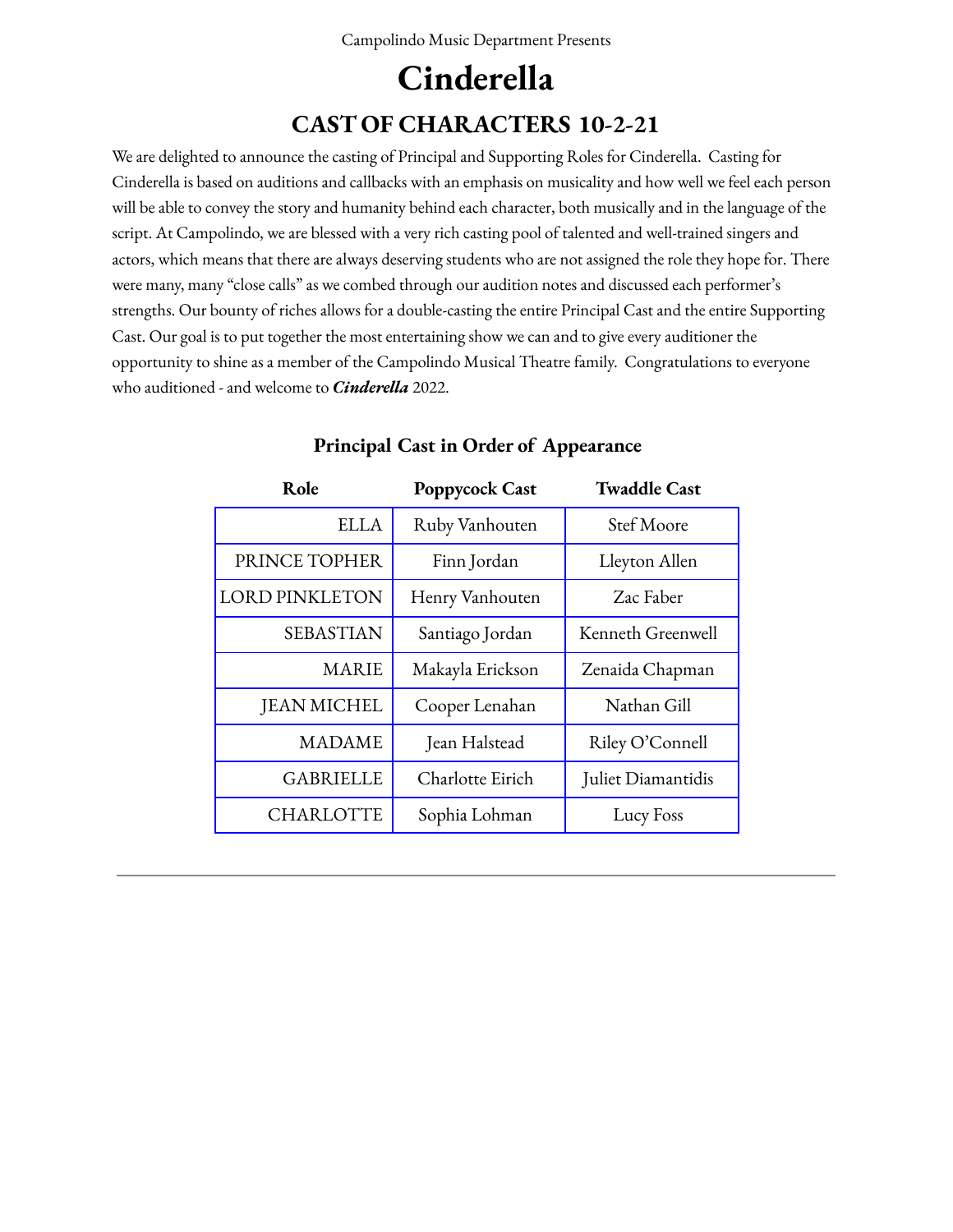# **Cinderella CAST OF CHARACTERS 10-2-21**

### **Supporting Characters**

(Characters with spoken and/or solo musical lines) *Individual Cast Members may be assigned to more than one Supporting Character* Supporting Characters will also be members of one or more ensemble

| Role                      | <b>Poppycock Cast</b>       | <b>Twaddle Cast</b> |
|---------------------------|-----------------------------|---------------------|
| <b>DUKE OF CHESHIRE</b>   | Gavin Juni                  | Jack Thompson       |
| <b>EARL OF CAVENSHIRE</b> | Charlie Hansen              | Gabriel Harlev      |
| WOMAN IN WINDOW           | Ava Jacuzzi                 | Mina Lim            |
| TALL WOMAN                | Lauren Stone                | Alex Goett          |
| <b>STRONG WOMAN</b>       | Abbey Inzeo                 | Marina Rago         |
| <b>SMALL WOMAN</b>        | Clea Lee                    | Molly Strohmeyer    |
| YOUNG WOMAN               | Lauren Cadotte              | Katie Pflieger      |
| <b>LADY OF RIDICULE</b>   | Caroline Fitzpatrick        | Mina Lim            |
| A DUCHESS                 | Tbd                         | Tbd                 |
| <b>ALORD</b>              | Gavin Juni                  | James Erickson      |
| A GUEST                   | Tbd                         | Gabriel Harlev      |
| <b>ANOTHER GUEST</b>      | Charlie Hansen              | Aiden Connolly      |
| A DIGNITARY               | Tbd                         | Tbd                 |
| A LADY (and First Lady)   | Lauren Cadotte              | Marina Rago         |
| A SECOND LADY             | Ava Jacuzzi                 | Samantha Davis      |
| A THIRD LADY              | Caroline Fitzpatrick        | Mia Polichio        |
| A FOURTH LADY             | Hailey Hiett                | Katie Pflieger      |
| A DIFFERENT DUCHESS       | Tbd                         | Tbd                 |
| <b>ANOTHER DUCHESS</b>    | Abbey Inzeo                 | Alex Goett          |
| YET ANOTHER DUCHESS       | Tbd                         | Tbd                 |
| PEASANT SAM               | <b>Bradley Schoenberger</b> | Jack Thompson       |
| PEASANT YVONNE            | Tbd                         | Tbd                 |
| PEASANT CLAUDE            | Parker Smith                | Tyler Lee           |